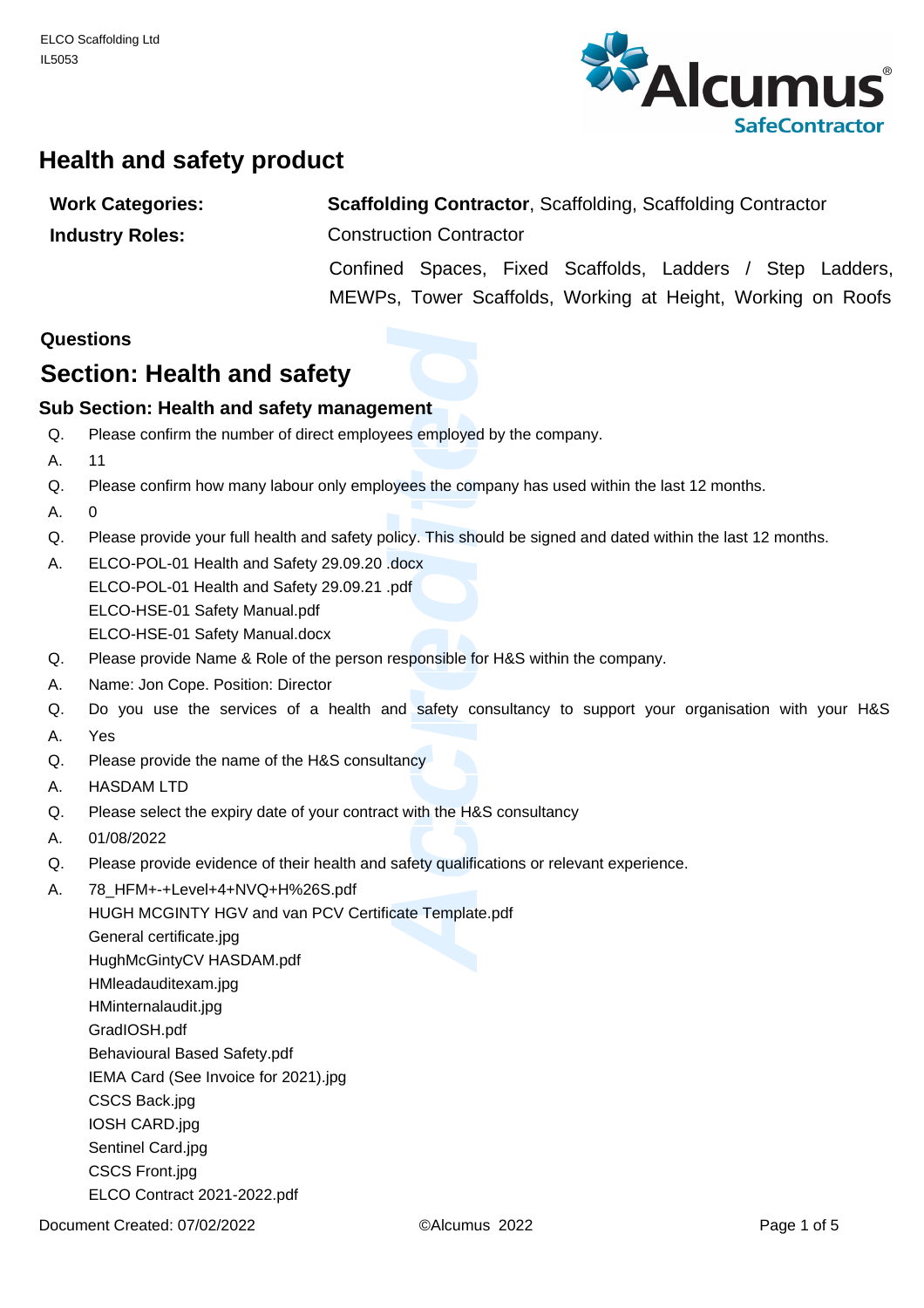

# **Section: Health and safety**

#### **Sub Section: Health and safety management**

- Please provide a brief explanation of the advice given to you by this person or organisation within the last 12 Q.
- Assistant with risk assessments, PQQ, Accreditations, Environmental Advice A.
- Please provide evidence that you have discussed health and safety with your employees within the last 12 months. Q.
- Toolbox\_talk\_Erection\_Problems.pdf toolbox\_talk\_Stress\_mhw\_hr.pdf Newbury Fire Station SSOW.pdf A.
- Please provide evidence of site inspections/audits dated within the last 12 months. Q.
- According the results dated within the land<br> **According to Report.pdf**<br> **According to According Conducts Set assessments and meth**<br> **According Conducts Set assessments and meth**<br> **According Conducts Set assessments and met** 30.09.21 Stoke Newington Inspection Report .pdf 03.11.21 Edgware Eaves Depot Inspection Report.pdf 29 Tooley Street Inspection Report 29721.pdf 30.09.21 Lambeth Fire Station Inspection Report .pdf RISQS Audit 15.02.2021.pdf A.
- Please provide your work equipment maintenance records for the last 12 months. Q.
- ELCO-REG-05 Equipment .docx ELCO-REG-12 Plant.xlsx Ginny Wheel Inspection 26.4.21.pdf A.
- Please provide an explanation of how you discuss health and safety issues with clients, contractors or other trades before starting work. Q.
- SSOW, Emails and Risk Assessments, As described in Sections 6 & 13 of our Safety Manual . A.
- Please provide copies of site specific risk assessments and method statements (RAMS) dated within the last 12 months for each of the following work categories: Scaffolding Contractor Q.
- ELCO RAMS Tooting Fire Station PH.docx ELCO SSOW Chiswick Park Station - Close Brothers.pdf ELCO SSOW Crabtree Manor Way - Close Brothers.docx A.
- Please provide evidence of your procedures in place for managing COVID-19 or evidence of a recently completed risk assessment that identifies and suitably controls the risk of COVID-19 exposure. Q.
- Newbury Fire Station SSOW.pdf COVID-19 Risk Assessment.v7.pdf A.
- Do you have a drug and alcohol policy? Q.
- Yes A.
- Please provide a copy of your Drug and Alcohol Policy Q.
- ELCO-POL-05 Alcohol and Drugs Policy 29.09.20.docx A.
- Does your organisation hold membership of any fleet operations operations / management scheme e.g. FORS Q.
- Yes A.
- If held, please provide a copy of your certificate. Q.
- Silver FORS ELCO Scaffolding Ltd Certificate.pdf A.

#### **Sub Section: Enforcement action and accidents**

- Has your company name changed within the last 5 years? Q.
- A. No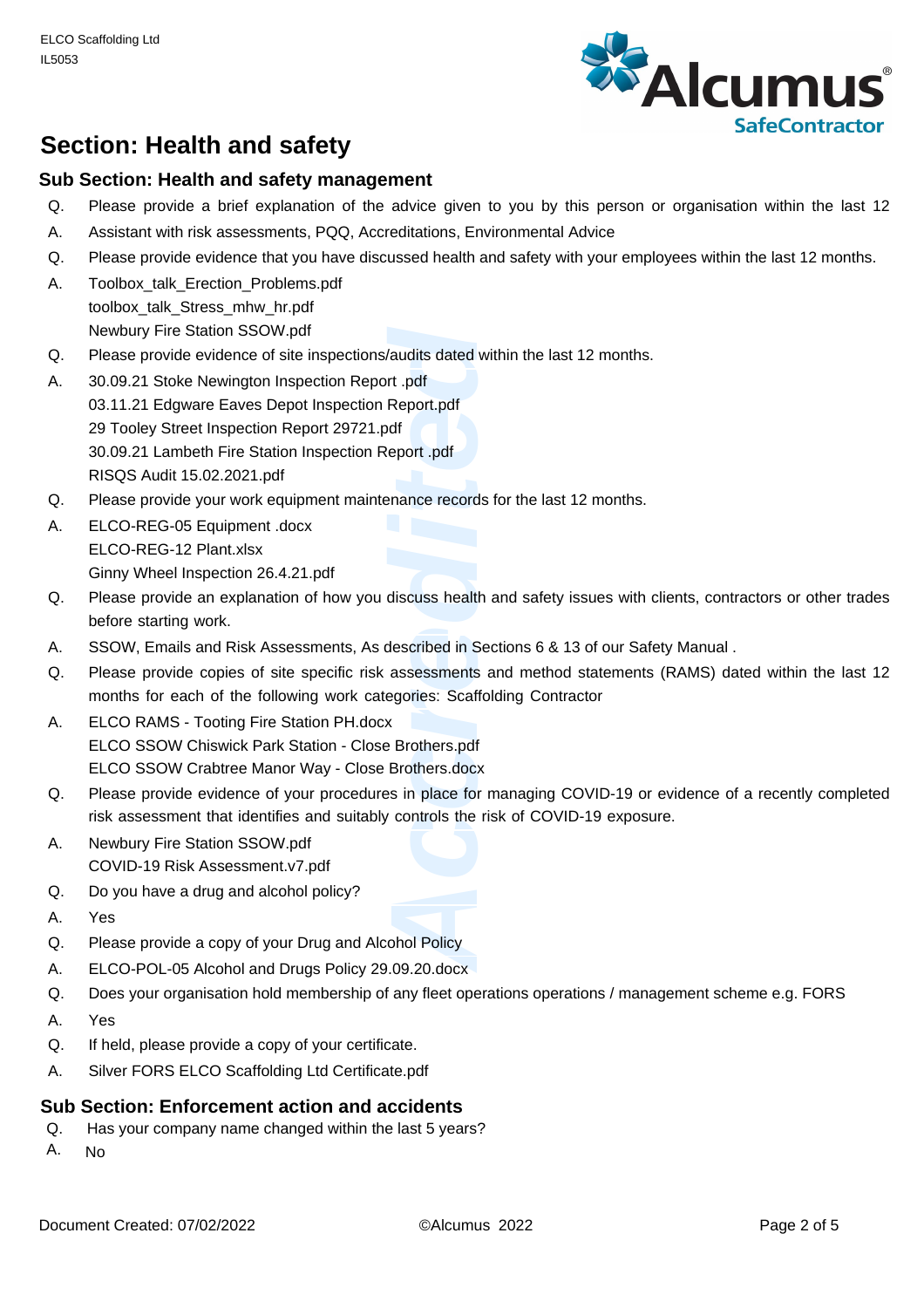

- Please confirm if you have received any form of enforcement action from the Health and Safety Executive (HSE) in Q.
- the last 5 years. No A.

A.

How many of the following accidents and incidents of work-related ill-health have occurred in the past 3 years? Q.

| Year | Minor injuries | Reportable | Fatalities | <b>Work Related III Health</b> |
|------|----------------|------------|------------|--------------------------------|
| 2021 |                |            |            |                                |
| 2020 |                |            |            |                                |
| 2019 |                |            |            |                                |

#### **Sub Section: Qualifications and training**

- Please provide evidence of Asbestos Awareness training that has been completed within the previous 24 months. Q.
- A. Georgie smith-Asbestos Awareness (Category A) Training.pdf
- Please provide examples of the trade specific or academic qualifications held by your employees for the work categories selected: Scaffolding Contractor Q.

|    | 2019                                                                                                                                                                                                                                                                                                                                                                                                                                                                                                                                                                                                                                                                                                                               |  | u |  |
|----|------------------------------------------------------------------------------------------------------------------------------------------------------------------------------------------------------------------------------------------------------------------------------------------------------------------------------------------------------------------------------------------------------------------------------------------------------------------------------------------------------------------------------------------------------------------------------------------------------------------------------------------------------------------------------------------------------------------------------------|--|---|--|
| Q. | <b>Sub Section: Qualifications and training</b><br>Please provide evidence of Asbestos Awareness training that has b                                                                                                                                                                                                                                                                                                                                                                                                                                                                                                                                                                                                               |  |   |  |
| А. | Georgie smith-Asbestos Awareness (Category A) Training.pdf                                                                                                                                                                                                                                                                                                                                                                                                                                                                                                                                                                                                                                                                         |  |   |  |
| Q. | Please provide examples of the trade specific or academic qual<br>categories selected: Scaffolding Contractor                                                                                                                                                                                                                                                                                                                                                                                                                                                                                                                                                                                                                      |  |   |  |
| Α. | Chris Jeeves Confined Space Card.pdf<br>Chris Sentinel Card.jpeg<br>Chris IPAF Card.jpeg<br>c.jeeves.pdf<br>g.smith card.pdf<br>Sentinel card.pdf<br>CISRS Card (back).jpg<br>CISRS Card.jpg<br>Jon CFTS Card Reverse.jpeg<br>Jon Cope Confined Space Card.pdf<br>Jon CFTS Card.jpeg<br>Jon Cope Sentinel.pdf<br>Jon Cope IRATA Card.pdf<br>Jon CISRS Card.jpeg<br>Josh Illidge CSCS Card.jpg<br>Kenny Lecomber Sentinel Card.jpeg<br>k.leacomber.pdf<br>CISRC Card reverse.pdf<br><b>CISRC Card.pdf</b><br>Site Supervision Safety Training .pdf<br>CISRS Part 2 Cert.pdf<br><b>SSSTS Certificate.pdf</b><br>Adavanced Card Reverse.pdf<br><b>Adavanced Card Front.pdf</b><br><b>IPAF Card Front.pdf</b><br>IPAF Card Reverse.pdf |  |   |  |
|    | IPAF Certificate.pdf                                                                                                                                                                                                                                                                                                                                                                                                                                                                                                                                                                                                                                                                                                               |  |   |  |
|    | <b>IPAF Card Front.pdf</b>                                                                                                                                                                                                                                                                                                                                                                                                                                                                                                                                                                                                                                                                                                         |  |   |  |
|    | IPAF Card Reverse.pdf<br>ELCO-REG-08 Training Matrix A-2.xlsx.zip                                                                                                                                                                                                                                                                                                                                                                                                                                                                                                                                                                                                                                                                  |  |   |  |
|    |                                                                                                                                                                                                                                                                                                                                                                                                                                                                                                                                                                                                                                                                                                                                    |  |   |  |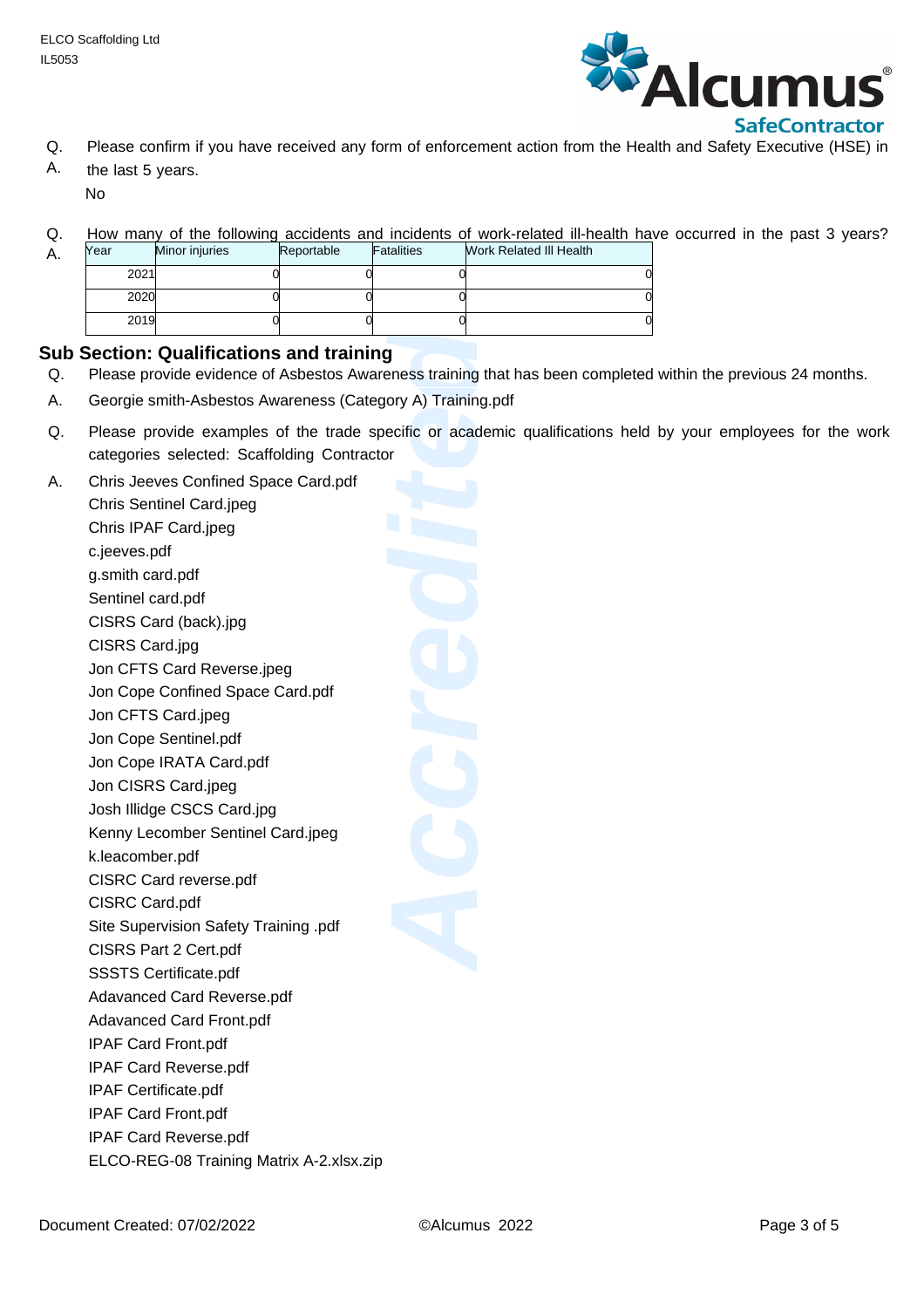

### **Sub Section: Qualifications and training**

- Please provide a copy of your current training matrix or a list of employees. Q.
- A. ELCO-REG-08 Training Matrix A edited.xlsx
- Please provide examples of training/refresher training undertaken in the last 12 months.  $\Omega$ .
- IPAF Card Reverse.pdf IPAF Card Front.pdf IPAF Card Reverse.pdf IPAF Certificate.pdf IPAF Card Front.pdf Chris Jeeves Confined Space Card copy.jpg Chris Jeeves Confined Space Cert.pdf Jon Cope Confined Space Card.pdf Jon Confined Space Cert.pdf A.
- **Accord System**<br> **Accord System Systems**<br> **Accord System Scaffolds**<br> **Accord System Scaffolds**<br> **Accord System Scaffolds**<br> **Accord System Scaffolds**<br> **Accord System Scaffolds**<br> **Accord System Scaffolds**<br> **Accord System Sca** In the box below please outline the approximated number of your construction based workforce whom hold a CSCS or CSCS partnership Card - If no cards are held please provide a brief explanation why it has been deemed not applicable to your business. Q.
- A. 9

#### **Sub Section: Industry specific health and safety requirements**

- Confined Spaces Training Certificates Q.
- Jon Confined Space Cert.pdf Chris Jeeves Confined Space Card copy.jpg A.
- PASMA or equivalent certificates for erecting Tower Scaffolds Q.
- Adavanced Card Front.pdf Adavanced Card Reverse.pdf A.
- IPAF or equivalent certificates for operating Mobile Elevated Work Platforms Q.
- A. IPAF Card Front.pdf
- Precautions for working safely in and around a confined space Q.
- Chris Jeeves Confined Space Card.pdf Chris Jeeves Confined Space Cert.pdf Jon Confined Space Cert.pdf Jon Cope Confined Space Card.pdf ELCO SSOW HOCHTIEF HURST HAKI.pdf ELCO Confined Spaces Procedure.docx A.
- Precautions for the safe use of ladders / step ladders Q.
- 2021-11-30 1-28 pm.pdf ELCO Working at Height .docx A.
- Precautions for the safe erection and use of scaffolds Q.
- TG2021-User-Guide.jpg ELCO SSOW Chiswick Park Station - Close Brothers.pdf A.
- Precautions for the safe erection and use of tower scaffolds Q.
- A. TG2021-User-Guide.jpg

Document Created: 07/02/2022 ©Alcumus 2022 Page 4 of 5